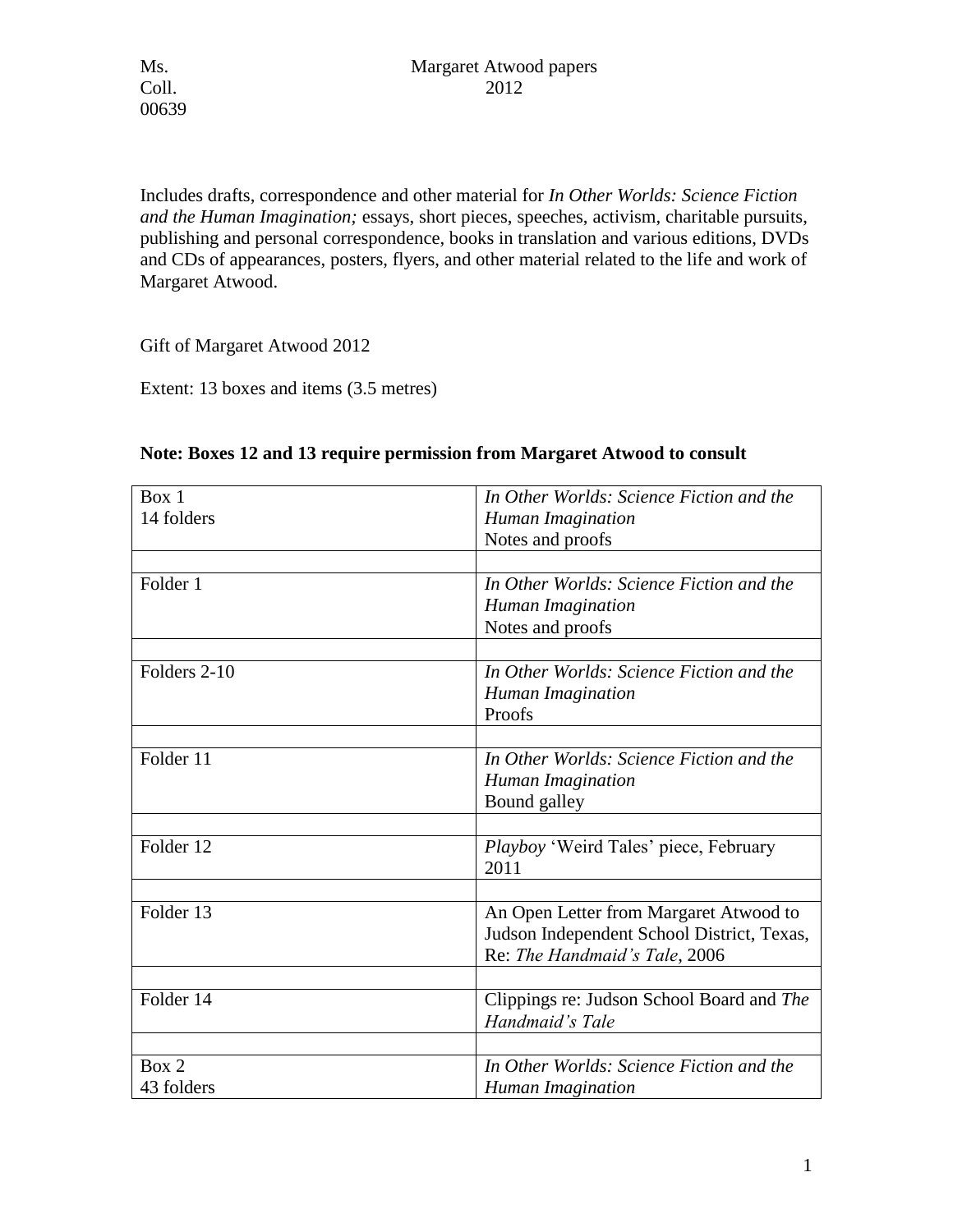|                     | Drafts and other material                                                                                                       |
|---------------------|---------------------------------------------------------------------------------------------------------------------------------|
|                     |                                                                                                                                 |
| Folder 1            | For In Other Worlds: Science Fiction and<br>the Human Imagination                                                               |
|                     |                                                                                                                                 |
| Folder <sub>2</sub> | 'Flying Rabbits: Denizens of Another<br>World' edited draft for the Ellman Lectures                                             |
| Folder <sub>3</sub> | 'Flying Rabbits' draft                                                                                                          |
| Folder 4            | In Other Worlds: Science Fiction and the<br>Human Imagination<br>Introduction, word processed draft with<br>holograph revisions |
| Folder 5            | 'Canadian Monsters: Some Aspects of the<br>Supernatural in Canadian Fiction'<br>Copy                                            |
| Folder <sub>6</sub> | In Other Worlds: Science Fiction and the<br>Human Imagination<br>Word processed draft with holograph<br>revisions               |
|                     |                                                                                                                                 |
| Folder <sub>7</sub> | 'Mr. Mind: Or, How the Brain Became a<br>Character' word processed copy                                                         |
| Folder <sub>8</sub> | 'Mr. Mind: Or, How the Brain Became a<br>Character' word processed draft with track<br>changes                                  |
| Folder 9            | In Other Worlds: Science Fiction and the<br>Human Imagination<br>Introduction, word processed draft with<br>holograph revisions |
| Folder 10           | In Other Worlds: Science Fiction and the<br>Human Imagination<br>Word processed draft with holograph<br>revisions and notes     |
|                     |                                                                                                                                 |
| Folder 11           | In Other Worlds: Science Fiction and the<br>Human Imagination<br>Manuscript and holograph notes                                 |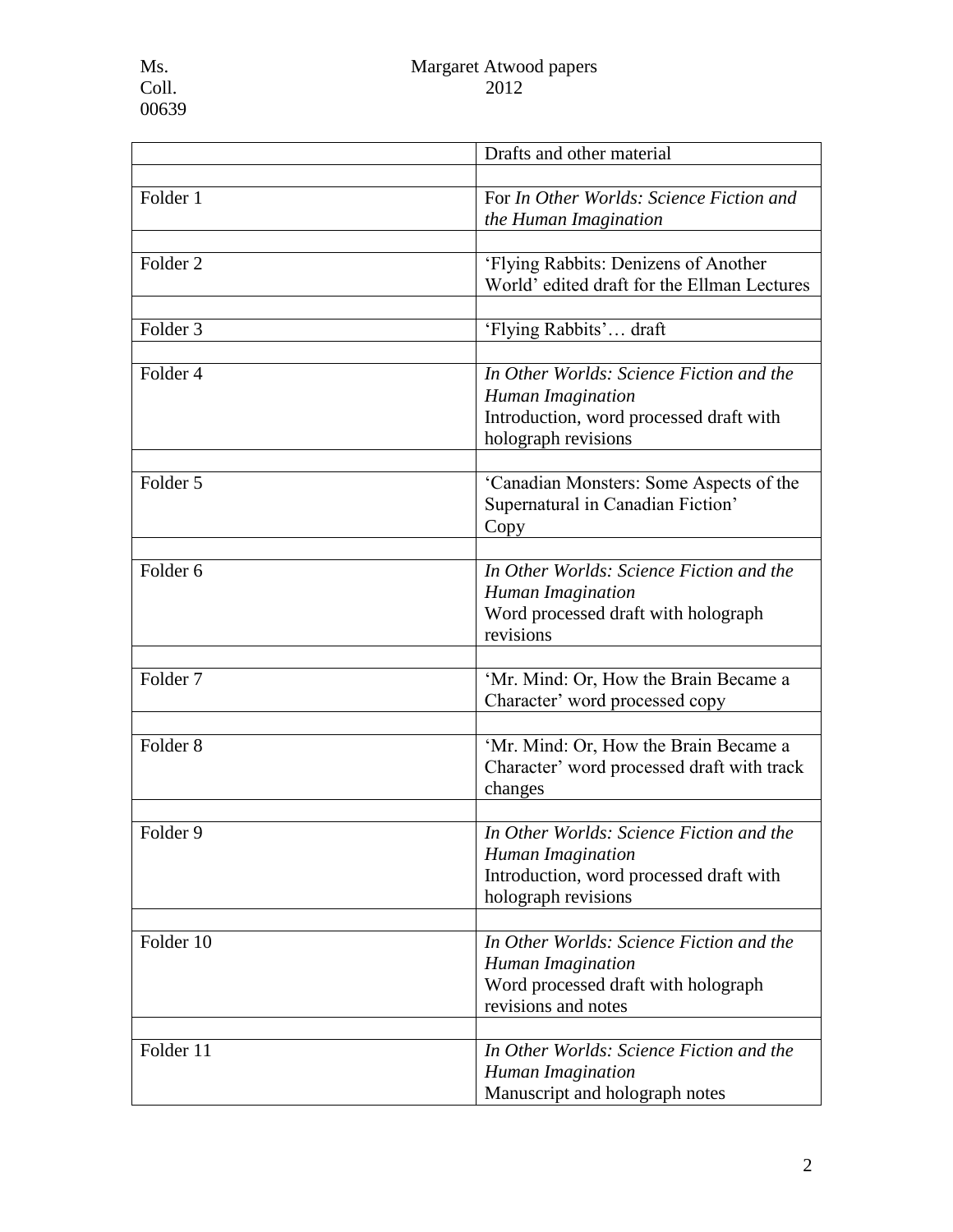| Folder 12            | 'Dire Cartographies: The Road to Ustopia'<br>Word processed draft                                                 |
|----------------------|-------------------------------------------------------------------------------------------------------------------|
| Folder 13            | 'Burning Bushes: Or, Why Heaven and<br>Hell Went to Planet X'<br>Word processed draft with holograph<br>revisions |
| Folder 14            | 'Burning Bushes: Or, Why Heaven and<br>Hell Went to Planet X'<br>Clean word processed draft                       |
| Folder 15            | 'Dire Cartographies: The Roads to Utopia'<br>Clean word processed draft                                           |
| Folder 16            | 'Marge Piercy: Woman on the Edge of<br>Time, Living in the Open' copy                                             |
| Folder 17            | 'Introduction to "She"" copy                                                                                      |
| Folder 18            | 'The Queen of Quinkdom' copy                                                                                      |
| Folder 19            | 'Arguing Against Ice Cream - Enough:<br>Staying Human in an Engineered Age'<br>Bill McKibben, copy                |
| Folder 20            | 'George Orwell: Some Personal<br>Connections' copy                                                                |
| Folder 21            | 'Ten Ways of Looking at "The Island of<br>Doctor Moreau" copy                                                     |
| Folder <sub>22</sub> | Kazuo Ishiguro review by Margaret<br>Atwood                                                                       |
| Folder <sub>23</sub> | 'Visa for Avedon' by Bryher, review by<br>Margaret Atwood                                                         |
| Folder 24            | Margaret Atwood introduction to 'Brave<br>New World: Aldous Huxley' copy                                          |
| Folder <sub>25</sub> | 'Mr. Mind: Or, How the Brain Became a<br>Character', clean word processed draft                                   |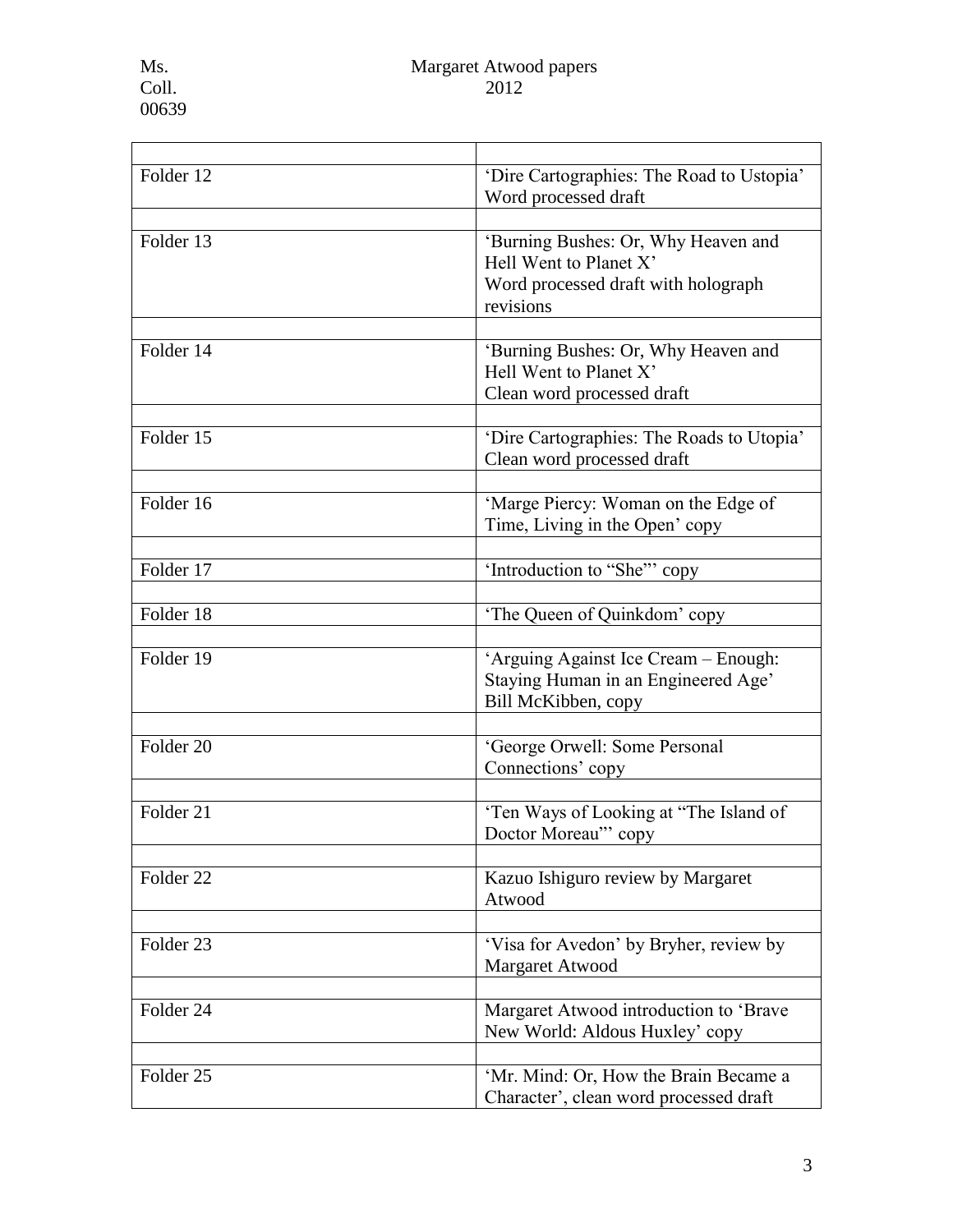<u> 1989 - Johann Barn, mars eta bainar eta baina eta baina eta baina eta baina eta baina eta baina eta baina e</u>

| Folder <sub>26</sub> | 'Of the Madness of Mad Scientists:<br>Jonathan Swift's Grand Academy' copy                                                                     |
|----------------------|------------------------------------------------------------------------------------------------------------------------------------------------|
| Folder <sub>27</sub> | Material for In Other Worlds: Science<br>Fiction and the Human Imagination<br>Short pieces, talks on science fiction,<br>utopia/dystopia, etc. |
| Folder <sub>28</sub> | In Other Worlds: Science Fiction and the<br>Human Imagination<br>Holograph notes                                                               |
| Folder 29            | 'Time Capsule Found on Dead Planet'                                                                                                            |
| Folder 30            | Clippings re: dystopian fiction                                                                                                                |
| Folder 31            | Material re: In Other Worlds: Science<br>Fiction and the Human Imagination<br>Including email                                                  |
| Folder 32            | 'Scientific Romancing' Kesterton Lecture<br>2003, Carleton University                                                                          |
| Folder 33            | 'My Life in Science/Fiction'<br>Nice, March 2005, word processed                                                                               |
| Folder 34            | 'Heaven and Hell and Planet X'<br>Syracuse, New York, April 2004                                                                               |
| Folder 35            | Holograph drafts and notes                                                                                                                     |
| Folder 36            | 'Story as Journey: the Role of Myth in<br>Almost Everything'                                                                                   |
| Folder 37            | Holograph notes                                                                                                                                |
| Folder 38            | Re: The Year of the Flood conference                                                                                                           |
| Folder 39            | Publication notes from database                                                                                                                |
| Folder 40            | 'Cryogenics: a Symposium'<br>Interview text                                                                                                    |
|                      |                                                                                                                                                |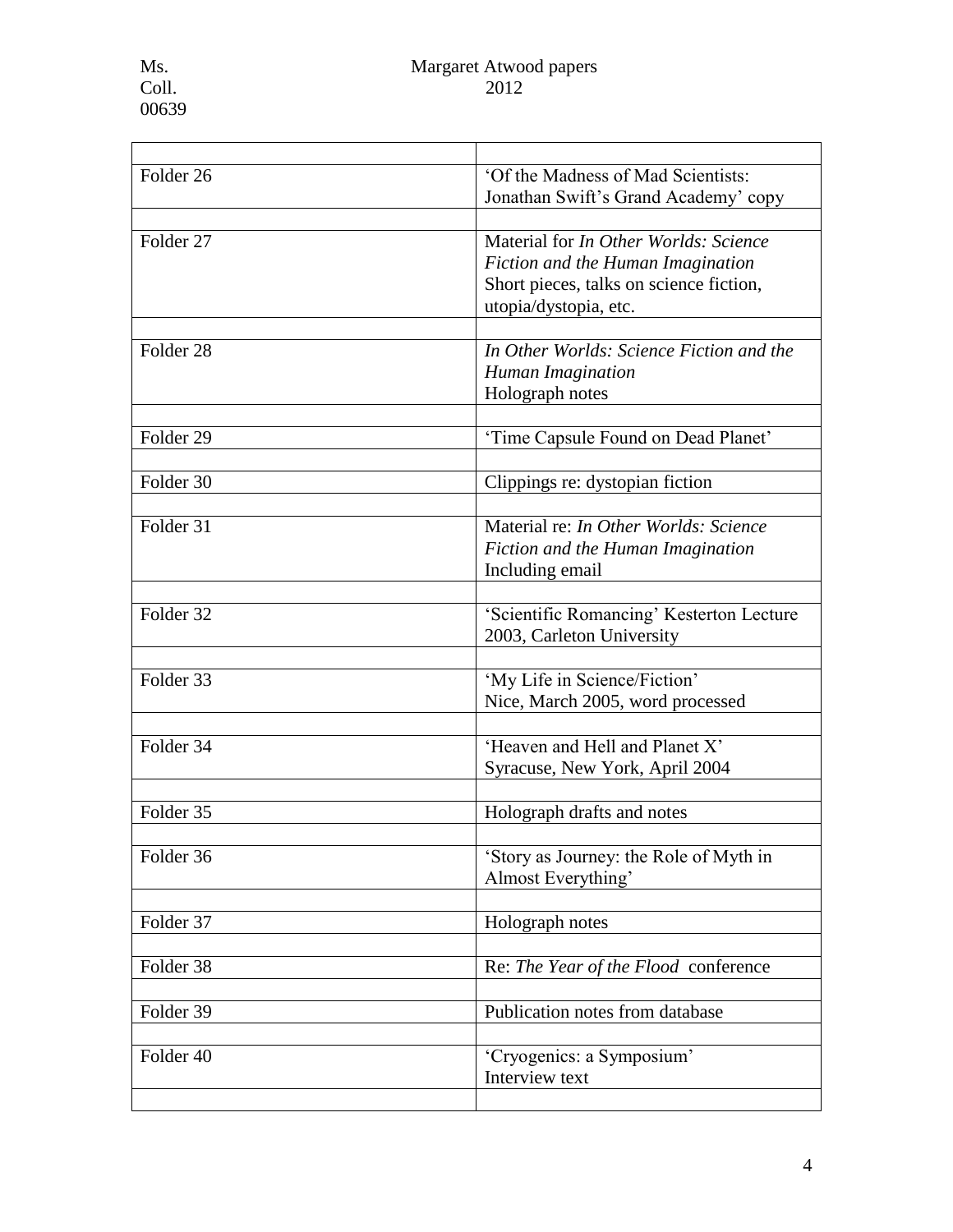| 'Cold-Blooded' copy                                                                                                                                   |
|-------------------------------------------------------------------------------------------------------------------------------------------------------|
|                                                                                                                                                       |
| 'Homelanding' copy                                                                                                                                    |
| 'The Blind Assassin: Peach Women of<br>Aa'A' word processed                                                                                           |
| In Other Worlds: Science Fiction and the<br>Human Imagination<br>Drafts and other material                                                            |
| In Other Worlds: Science Fiction and the<br>Human Imagination<br>Assembled texts                                                                      |
| In Other Worlds: Science Fiction and the<br>Human Imagination<br>"P's hard copy edits to OW manuscript as<br>@ March 29/11"                           |
| In Other Worlds: Science Fiction and the<br>Human Imagination<br>"AJ's copy proof" – Anne Joldersma                                                   |
| In Other Worlds: Science Fiction and the<br>Human Imagination<br>2010-2011                                                                            |
| Re: Ellmann lecture, Emory University                                                                                                                 |
| 'Sent to Ellen: In Other Worlds: Science<br>Fiction and the Human Imagination' [Ellen<br>Seligman]                                                    |
| University of Toronto women's pension<br>equity fight<br>DVDs and CDs<br><b>Margaret Atwood appearances</b><br>Performances of Margaret Atwood's work |
| 'University of Toronto Old Ladies Pension'                                                                                                            |
| Various print appearances                                                                                                                             |
|                                                                                                                                                       |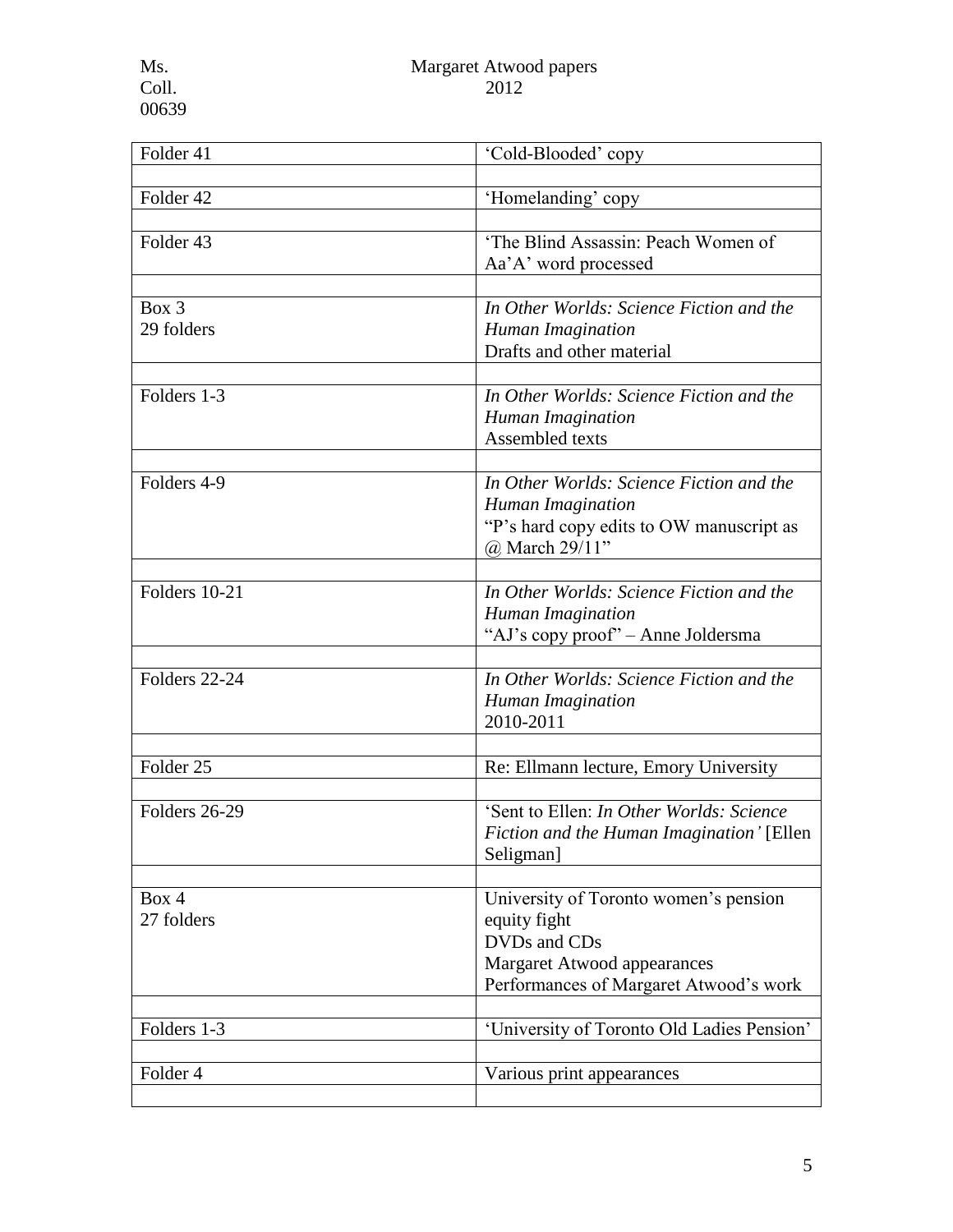| Folder 5            | Honorary degree, National University of<br>Ireland, Galway, 2011                             |
|---------------------|----------------------------------------------------------------------------------------------|
|                     |                                                                                              |
| Folder <sub>6</sub> | 'Stem Cells: A Vision of the Future'<br>DVD featuring Margaret Atwood,<br>Edinburgh          |
| Folder <sub>7</sub> | 'The Handmaid's Tale' Cincinnati, Ohio<br><b>DVD</b>                                         |
| Folder <sub>8</sub> | Toronto to Japan – Hope Blossoms 2011                                                        |
| Folder 9            | TLS removed from:<br>A Writer's Life: the Margaret Laurence<br>Lectures                      |
| Folder 10           | <b>ANS</b>                                                                                   |
| Folder 11           | Margaret Atwood interview<br>Vancouver, Shaw TV<br>February 3, 2011, Studio 4                |
| Folder 12           | 'Manet's Olympia' - Atwood/Freed-<br>Garrod, 1 CD                                            |
|                     |                                                                                              |
| Folder 13           | Parks Canada Review 2009-2010                                                                |
| Folder 14           | The Penelopiad<br>Performance poster<br>European Schools Brussels, Theatre IX,<br>with flyer |
| Folder 15           | John B. Lee<br>October 13, 2010<br><b>TLS</b>                                                |
|                     |                                                                                              |
| Folder 16           | 'The Weird Art of Seduction'<br>Margaret Atwood piece in <i>Playboy</i><br>October 11, copy  |
| Folder 17           | Toronto School Production of 'The Year of<br>the Flood'<br>ALS & DVD                         |
|                     |                                                                                              |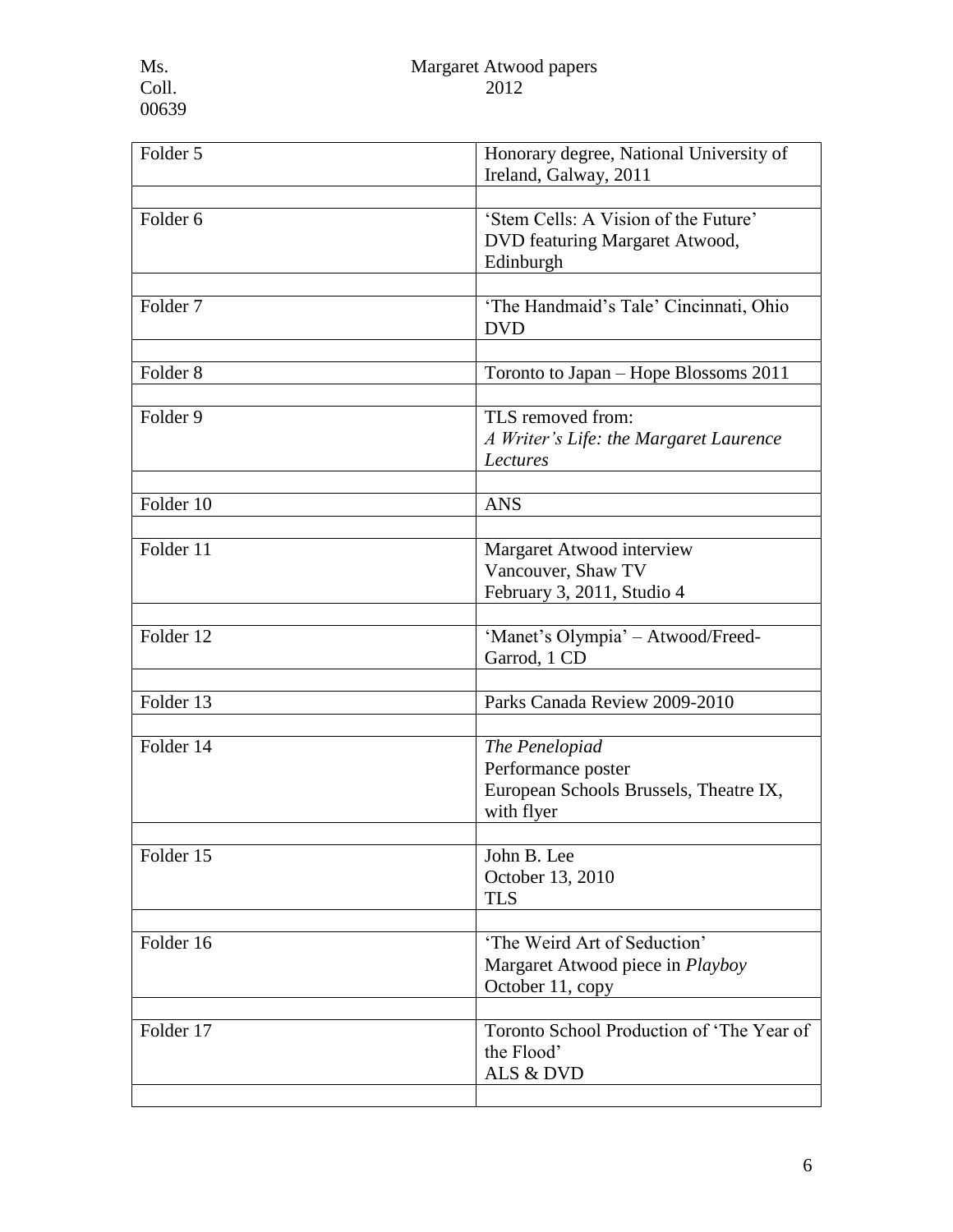| Folder 18            | Re: 'Common Knowledge' reviews of<br>Payback in book form                                                                                                                   |
|----------------------|-----------------------------------------------------------------------------------------------------------------------------------------------------------------------------|
|                      |                                                                                                                                                                             |
| Folder 19            | 'Common Knowledge' word processed                                                                                                                                           |
| Folder <sub>20</sub> | 'year of the Flood'<br>Thursday, February 3, 2011<br>Vancouver, BC<br>1 CD                                                                                                  |
| Folder 21            | 'Margaret Atwood in "Avalon" in The<br>New York Review of Books<br>April 7, 2005                                                                                            |
| Folder <sub>22</sub> | Print re: Hands of Hope art auction<br>December 15, 2010                                                                                                                    |
| Folder <sub>23</sub> | 'Blood and Thunder'<br>Vancouver Institute Lecture<br>November 2, 1985, UBC                                                                                                 |
| Folder 24            | Re: Winnipeg Harvest's 2010 Empty Bowl<br><b>Celebrity Auction</b>                                                                                                          |
| Folder <sub>25</sub> | 'Fare il veleno di Margaret Atwood' in 'Il<br>Tempo dei Bambini'                                                                                                            |
| Folder <sub>26</sub> | Re: The Genius of Disease: 4. Culture<br>Dependent Illness: Keats, Mozart and<br>Margaret Atwood' in Journal of the Royal<br>Society of Medicine, Vol. 87, February<br>1994 |
| Folder 27            | Winnipeg International Writers Festival<br>2 posters, signed 'Happy Birthday' to<br>Margaret Atwood by group                                                                |
| Box 5<br>17 folders  | Publishing correspondence 1990s                                                                                                                                             |
| Folder 1             | 'Payback' film                                                                                                                                                              |
| Folders 2-5          | Anchor letters, 1997-1998, including some<br>cover designs                                                                                                                  |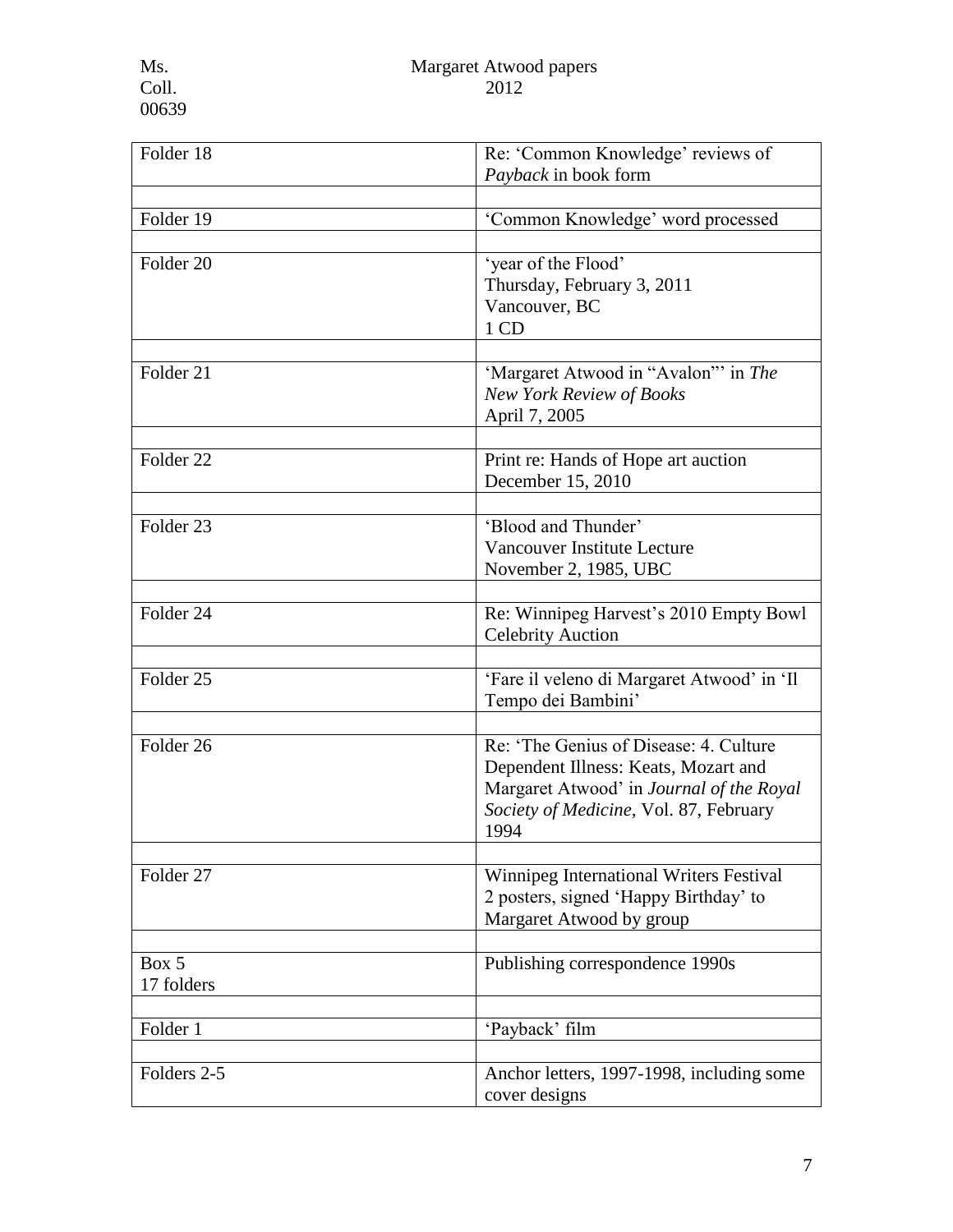| Folder <sub>6</sub>           | Anchor Books, 1997 catalogue                         |
|-------------------------------|------------------------------------------------------|
|                               |                                                      |
| Folder <sub>7</sub>           | Aschehoug letters (Norway)                           |
|                               | 1997                                                 |
|                               |                                                      |
| Folder <sub>8</sub>           | Douglas & McIntyre letters, 2001                     |
|                               |                                                      |
| Folders 9-12                  | Doubleday letters 1990s                              |
|                               |                                                      |
|                               |                                                      |
| Folders 13-17                 | Publisher's correspondence                           |
|                               |                                                      |
| Box 6                         | Appearances, essays, short pieces                    |
| 16 folders and 3 items in box |                                                      |
|                               |                                                      |
| Folder 1                      | '6 Word Story', Wired magazine 2006                  |
|                               |                                                      |
| Folder <sub>2</sub>           |                                                      |
|                               | Scotland 'Radio Café', BBC Radio                     |
|                               | December 7, 2006                                     |
|                               |                                                      |
| Folder <sub>3</sub>           | Ingram interview, November 2006                      |
|                               |                                                      |
| Folders 4-5                   | <b>UNESCO Somebody's Daughter</b>                    |
|                               | Programme                                            |
|                               |                                                      |
| Folder <sub>6</sub>           | George Fetherling toast/address for 60 <sup>th</sup> |
|                               |                                                      |
|                               | birthday party at Massey College                     |
|                               |                                                      |
| Folder <sub>7</sub>           | 'Book of Lists', July 2005                           |
|                               |                                                      |
| Folder <sub>8</sub>           | 'Travelling Through the Body', February              |
|                               | 2005 from the 'Three Rivers' project                 |
|                               |                                                      |
| 3 items in box                | Three Rivers/ Wild Waters, Sacred Places             |
|                               | Book and 2 DVDs                                      |
|                               |                                                      |
|                               |                                                      |
| Folder 9                      | 'An Old Story', Playboy 2006                         |
|                               | [other titles 'Immortality', 'The Bad                |
|                               | News'                                                |
|                               |                                                      |
| Folder 10                     | 'Taking the Earth's Temperature', or 'How            |
|                               | Now, Brown Cow?'                                     |
|                               | Conservation piece for The Globe and Mail            |
|                               | November 2006                                        |
|                               |                                                      |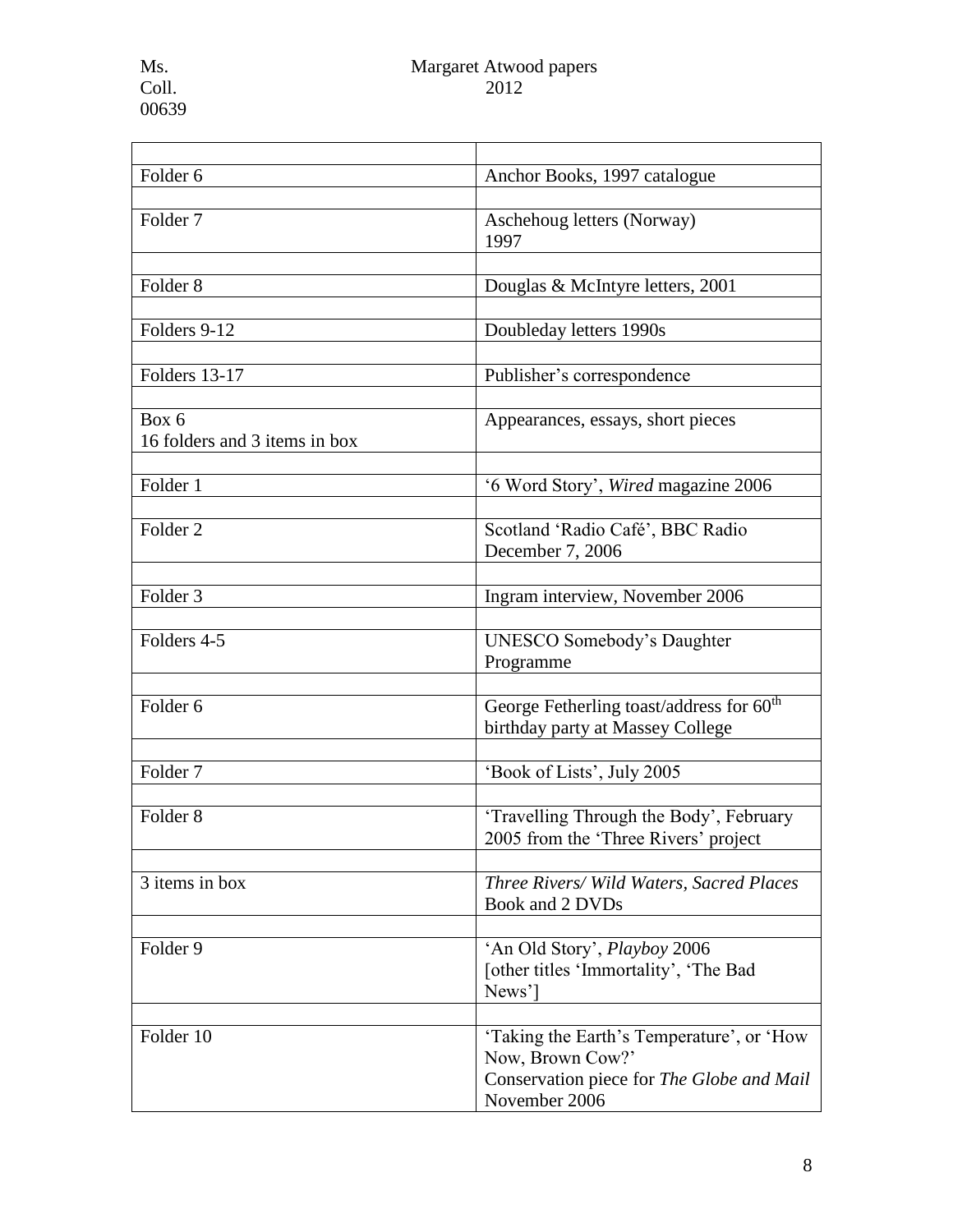l.

| Folder 11           | 'Culture', The Globe and Mail<br>Editorial 2006                 |
|---------------------|-----------------------------------------------------------------|
|                     |                                                                 |
| Folder 12           | 'Five Visits to the Word Hoard'<br>Writing Live PEN Canada 2006 |
|                     |                                                                 |
| Folder 13           | 'The Ring of Power' The Toronto Star<br>2006                    |
|                     |                                                                 |
| Folders 14-16       | <b>Institute of Canadian Studies</b>                            |
| Box 7               | Appearances, activities, activism                               |
| 13 folders          |                                                                 |
|                     |                                                                 |
| Folders 1-6         | PEN event, March 24, 2000                                       |
|                     |                                                                 |
| Folders 7-8         | <b>Natural Discovery Fund</b>                                   |
|                     |                                                                 |
| Folder <sub>9</sub> | M.A.I. - Multilateral Agreement on                              |
|                     | Investment                                                      |
|                     |                                                                 |
| Folders 10-13       | <b>Cultural Sovereignty</b>                                     |
| Box 8               |                                                                 |
| 26 folders          | Essays, short pieces, speeches                                  |
|                     |                                                                 |
| Folder 1            | 'The Death of Ice'/ 'The Weather Where'                         |
|                     | You Are' for Granta 2004-2005                                   |
|                     | And correspondence                                              |
|                     |                                                                 |
| Folders 2-4         | 'The Myth Series and Me' for Read                               |
|                     | Magazine drafts, correspondence                                 |
|                     |                                                                 |
| Folder 5            | 'The Myth Series and Me' colour ink                             |
|                     | illustration by Margaret Atwood 2005                            |
|                     |                                                                 |
| Folder 6            | Eileen Blumenthal, 'Puppetry and Puppets'                       |
|                     | review, The Times, June 25, 2005                                |
|                     |                                                                 |
| Folder <sub>7</sub> | 'My Life in Science Fiction'                                    |
|                     | Nice, France, March 2005                                        |
|                     | Correspondence and draft                                        |
|                     |                                                                 |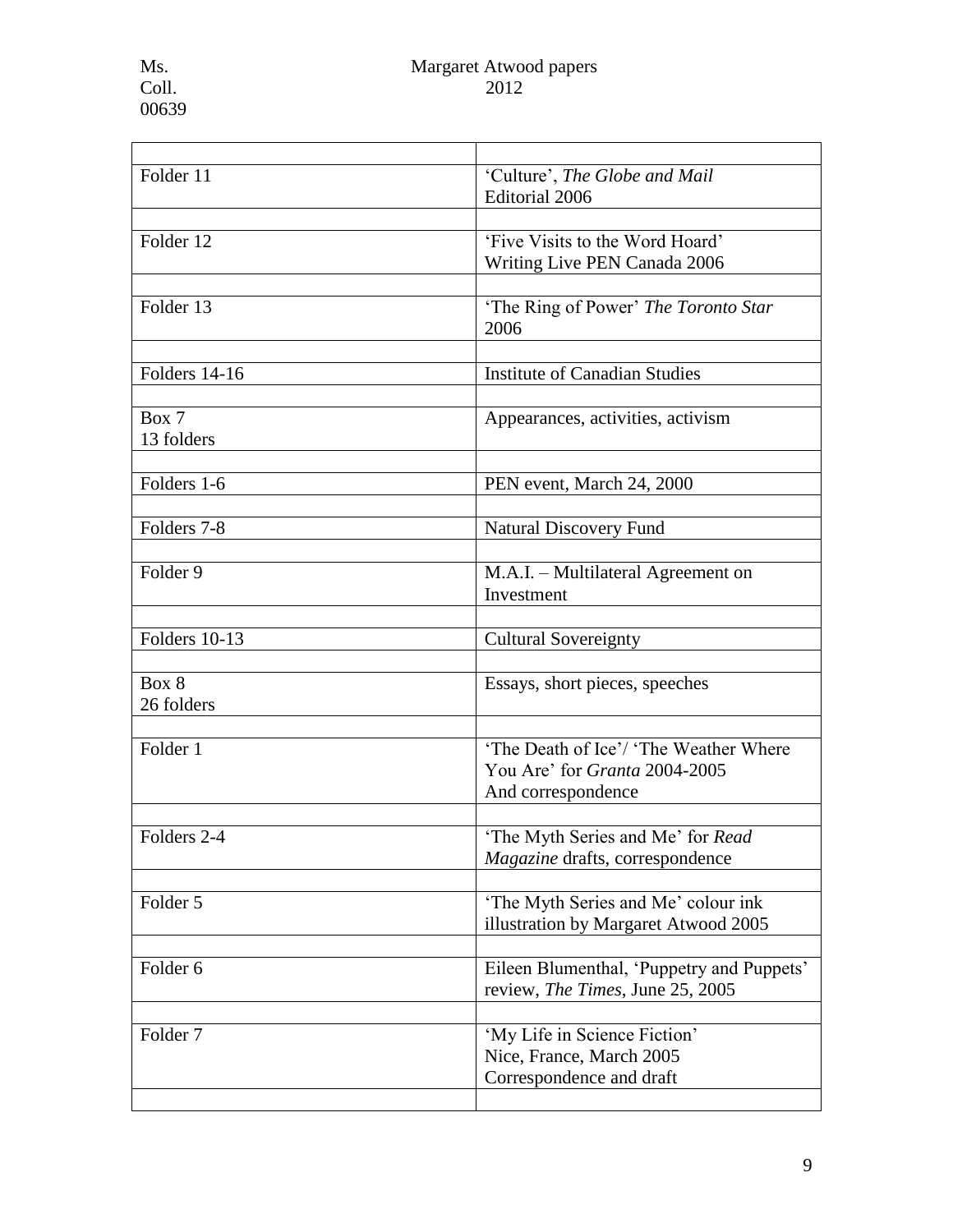| Folder <sub>8</sub> | 'My Life in Science Fiction'<br>Print English                                                                                         |
|---------------------|---------------------------------------------------------------------------------------------------------------------------------------|
|                     |                                                                                                                                       |
| Folder 9            | 'Ma vie et la science-fiction'<br><b>Print French</b>                                                                                 |
|                     |                                                                                                                                       |
| Folder 10           | Re: 'Mother Atwood's Molasses Cookies'<br>recipe in Feed the World Cookbook                                                           |
| Folder 11           | 'Book Signing Device'<br>February 2005, The Globe and Mail<br>[unotchit]                                                              |
| Folder $12$         | 'Halffter's Don Quijote: A Quixotic Opera'<br>January 2005, word processed with<br>holograph revisions, and correspondence            |
| Folder 13           | 'Signature Songs' word processed draft and<br>email for Los Angeles Times, January 2005                                               |
| Folder 14           | 'My Cancer as an Inventor' for Canadian<br>Foundation for Innovation<br>Word processed draft and email                                |
| Folder 15           | 'Anger Management' Margaret Atwood<br>and Jack Rabinovitch for The Globe and<br>Mail, word processed draft and print<br>June 24, 2004 |
| Folder 16           | 'The C-word', word processed drafts<br>Some with holograph revision<br>The National Post reaction [clipping]                          |
| Folder 17           | 'Toward the End of Time' review of John<br>Updike for The New York Times<br>October 12, 1997                                          |
| Folder 18           | Island of Dr. Moreau introduction<br>Penguin, 2004-2005                                                                               |
| Folder 19           | 'Aha Moment' for O Magazine<br>March 2006                                                                                             |
| Folder 20           | 'Aha Moment' for O Magazine                                                                                                           |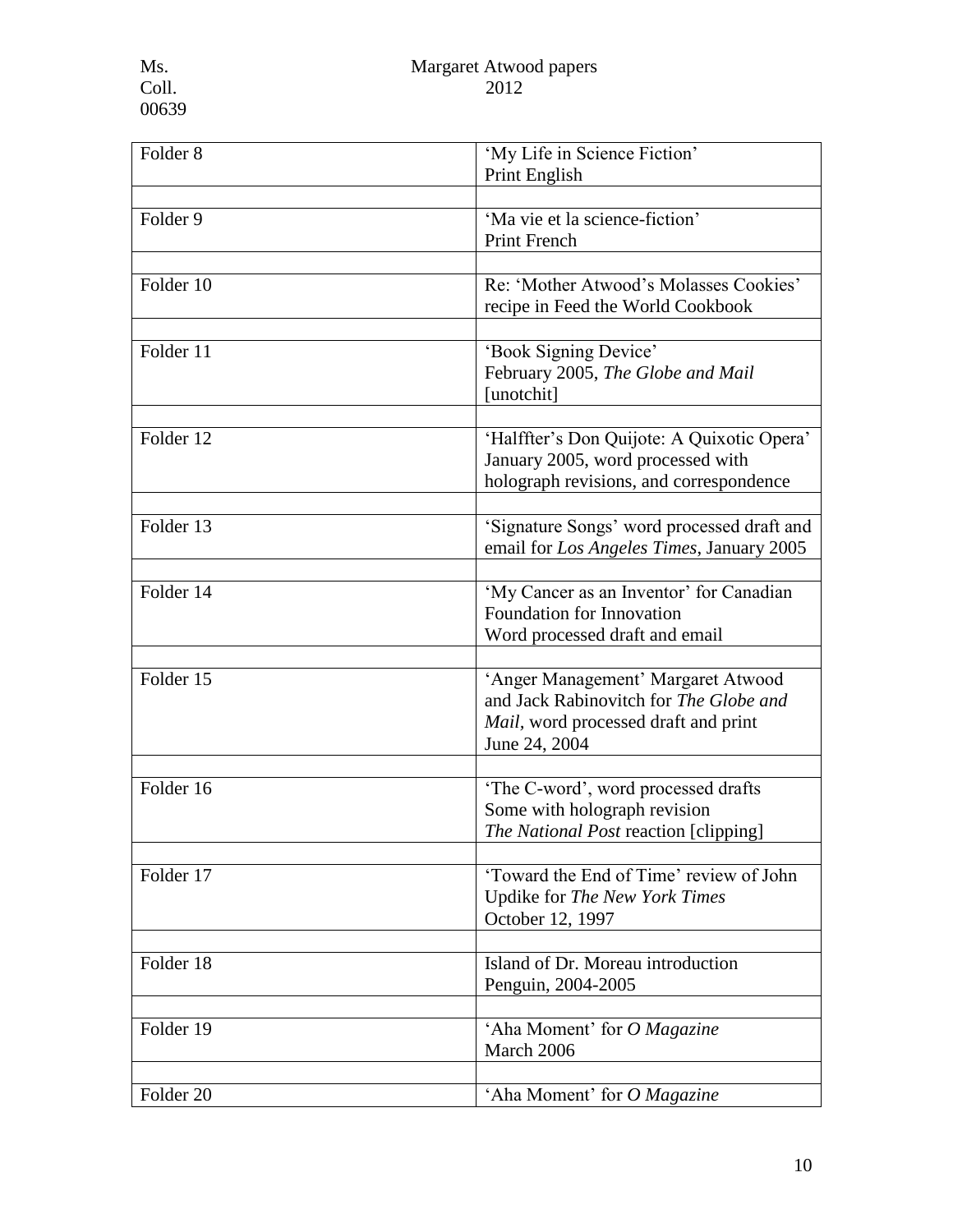l.

|                      | Drafts and correspondence                                                                        |
|----------------------|--------------------------------------------------------------------------------------------------|
|                      |                                                                                                  |
| Folder 21            | 'The Writing Life' for The Washington<br>Post, February 2006                                     |
|                      |                                                                                                  |
| Folder <sub>22</sub> | 'My Favourite Toronto Opera House'<br>Word processed draft, correspondence<br>Print              |
| Folder <sub>23</sub> | 'Waltzing Again: New and Selected<br>Conversations' 2005                                         |
| Folder 24            | Barbara Gowdy cartoon for <i>Descant</i><br>Original black ink by Margaret Atwood<br>2005        |
| Folder <sub>25</sub> | 'Women and Writing: September 21, 2005'<br>for Canadian Women's Foundation<br>$12th$ anniversary |
| Folder <sub>26</sub> | 'Women and Writing: September 24, 2005'<br>for Huron County Shelter Foundation                   |
| Box 9<br>27 folders  | Essays, speeches, short pieces                                                                   |
| Folder 1             | 'The Writing Life', for the Massey<br>Quadrangle Society, April 27, 2005                         |
| Folder <sub>2</sub>  | 'Sorbonne Speech', April 2005                                                                    |
| Folder <sub>3</sub>  | 'PEN in 3 minutes', PEN Canada<br>Fisher Library event, January 2005                             |
| Folder 4             | 'Heaven and Hell and Planet X' speech<br>Pittsburgh, January 2005                                |
| Folder 5             | PMLA reprint of science fiction speech<br>February 2004                                          |
| Folder 6             | Pierre Berton tribute speech<br>December 2004                                                    |
| Folder <sub>7</sub>  | Japanese book of inteviews                                                                       |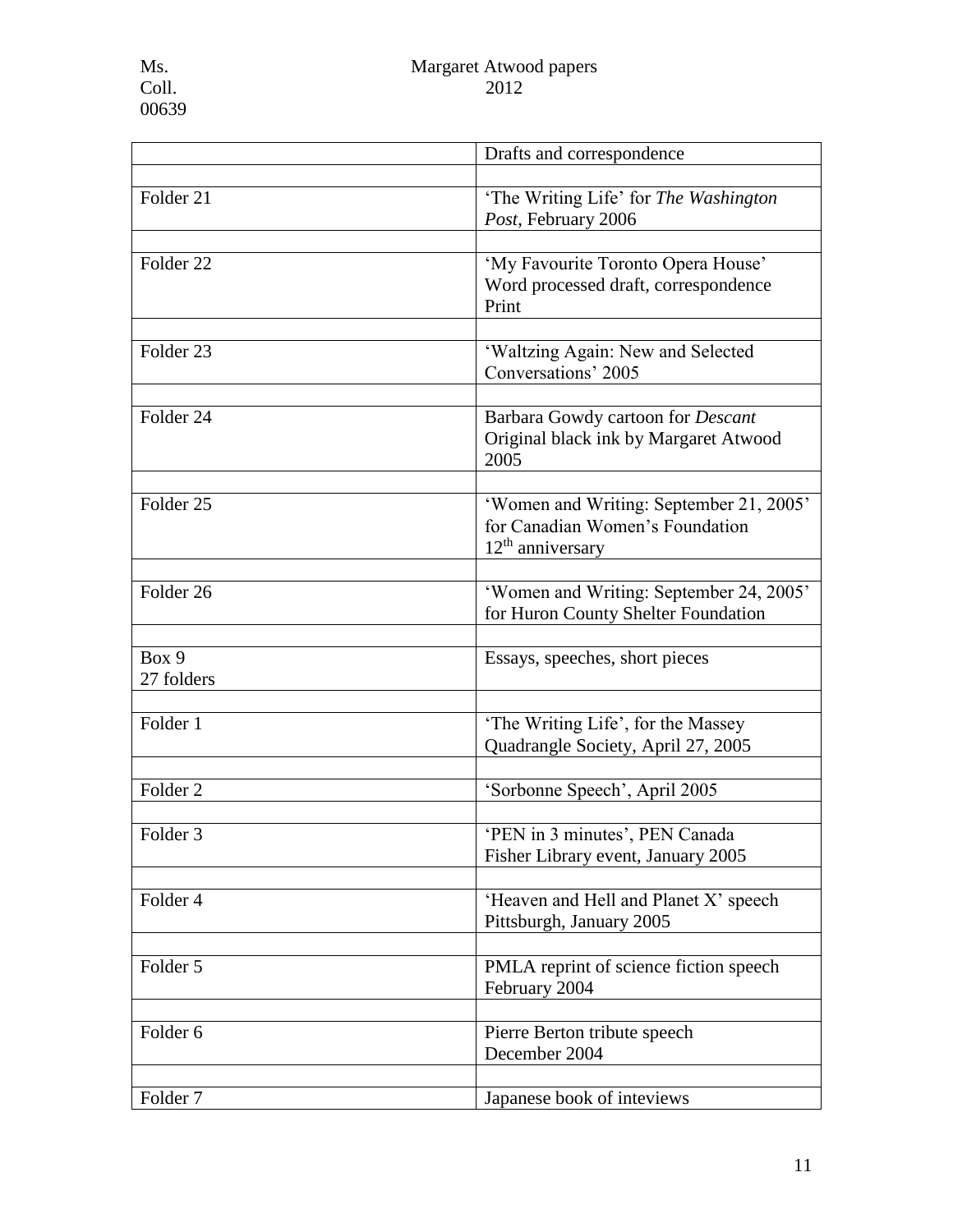|                     | <b>June 2004</b>                                                                                    |
|---------------------|-----------------------------------------------------------------------------------------------------|
| Folder <sub>8</sub> | Speech to Toronto Council of Teachers<br>May 1995                                                   |
| Folder 9            | 'Five Visits to the Word Hoard'<br>Duthie Lecture, Vancouver<br>October 2005                        |
| Folder 10           | 'Home and Away'<br>Chicago Tribune Literary Prize<br>November 2005                                  |
| Folder $11$         | 'Celebrating Nan Talese'<br>November 2005 speech                                                    |
| Folder 12           | 'The Deep Dark Truth'<br>Speech for Borden Ladner Gervais                                           |
| Folder 13           | 'Why Poetry?'<br>Anne Szumigalski Lecture<br>League of Canadian Poets<br>Ottawa<br><b>June 2006</b> |
| Folder 14           | McClelland and Stewart gala<br><b>June 2006</b>                                                     |
| Folder 15           | 'Life as a Writer and Blind Assassin'<br>Georgetown University<br>September 2006                    |
| Folder 16           | The Penelopiad and Classical Imagery in<br>My Work'<br><b>Emory University</b><br>September 8, 2006 |
| Folder 17           | Francis Steloff lecture<br>Skidmore College<br>November 2006                                        |
| Folder 18           | Giller Prize introduction<br>Toronto<br>November 2006                                               |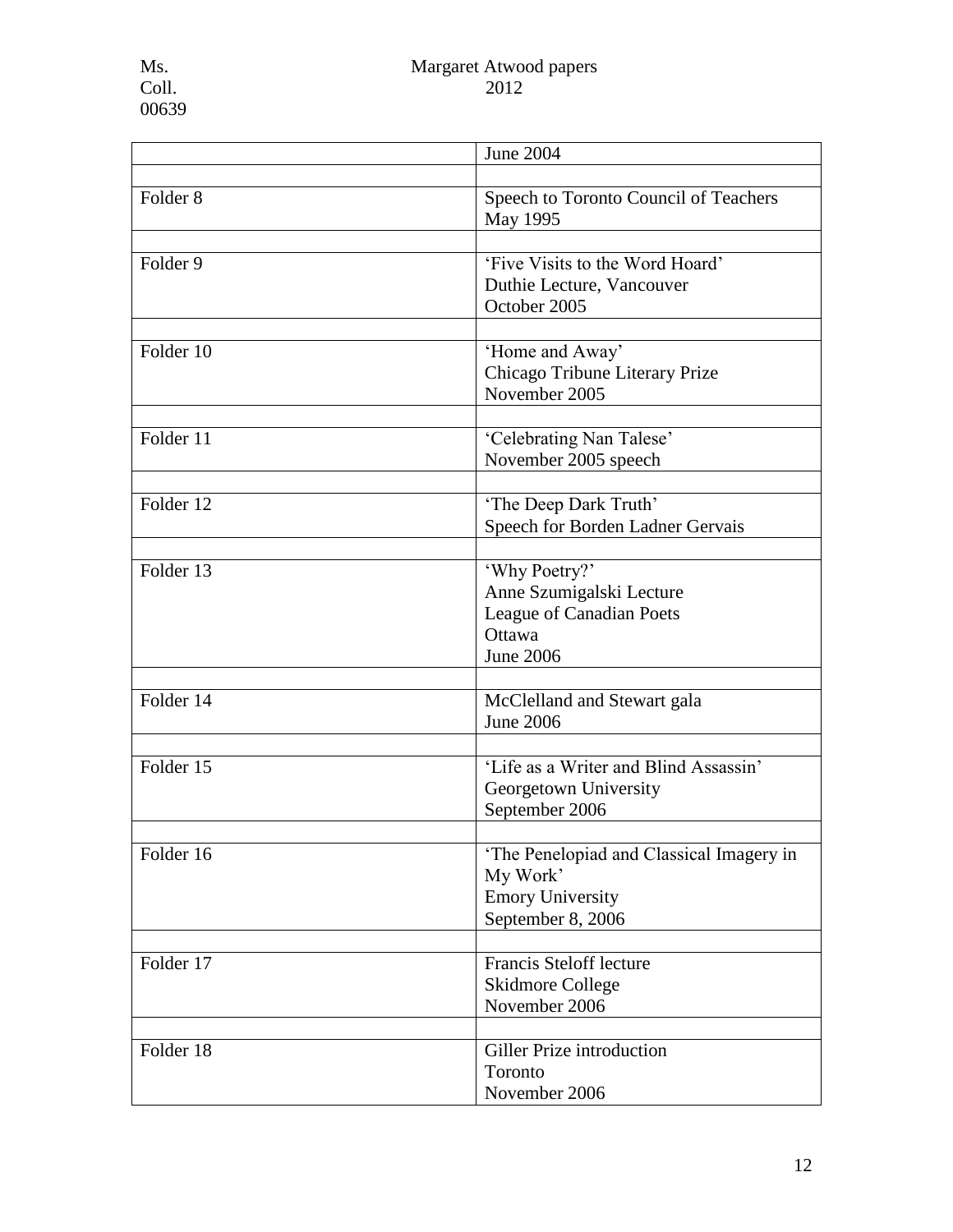| <b>Conservation Foundation Speech drafts</b><br>November 9, 2006<br>'The Perilous Trade Conversations:<br>Four: Margaret Atwood and Graeme |
|--------------------------------------------------------------------------------------------------------------------------------------------|
|                                                                                                                                            |
| Gibson', with Roy McSkimming 2007                                                                                                          |
| <b>BBOB</b> recommendation for<br><b>Washington Post</b><br>September 2005                                                                 |
| Scotsman interview<br>Big Issue 2006                                                                                                       |
| Ian Brown interview<br>The Globe and Mail reprint<br><b>July 2006</b>                                                                      |
| <b>Proust Questionnaire</b><br>Vanity Fair<br>2006                                                                                         |
| Interview by C. Evain<br>Vient de paraitre<br>2004                                                                                         |
| Lincoln Center Review 2006                                                                                                                 |
| Q & A<br>Glamour Magazine<br>August 2006                                                                                                   |
| Events/appearances<br>'Bottle'<br>'Year of the Flood'<br>music                                                                             |
| 'Bottle' - Hay Festival Press 2004<br>Word processed draft                                                                                 |
| 'Bottle' - Hay Festival Press 2004<br>Proofs                                                                                               |
|                                                                                                                                            |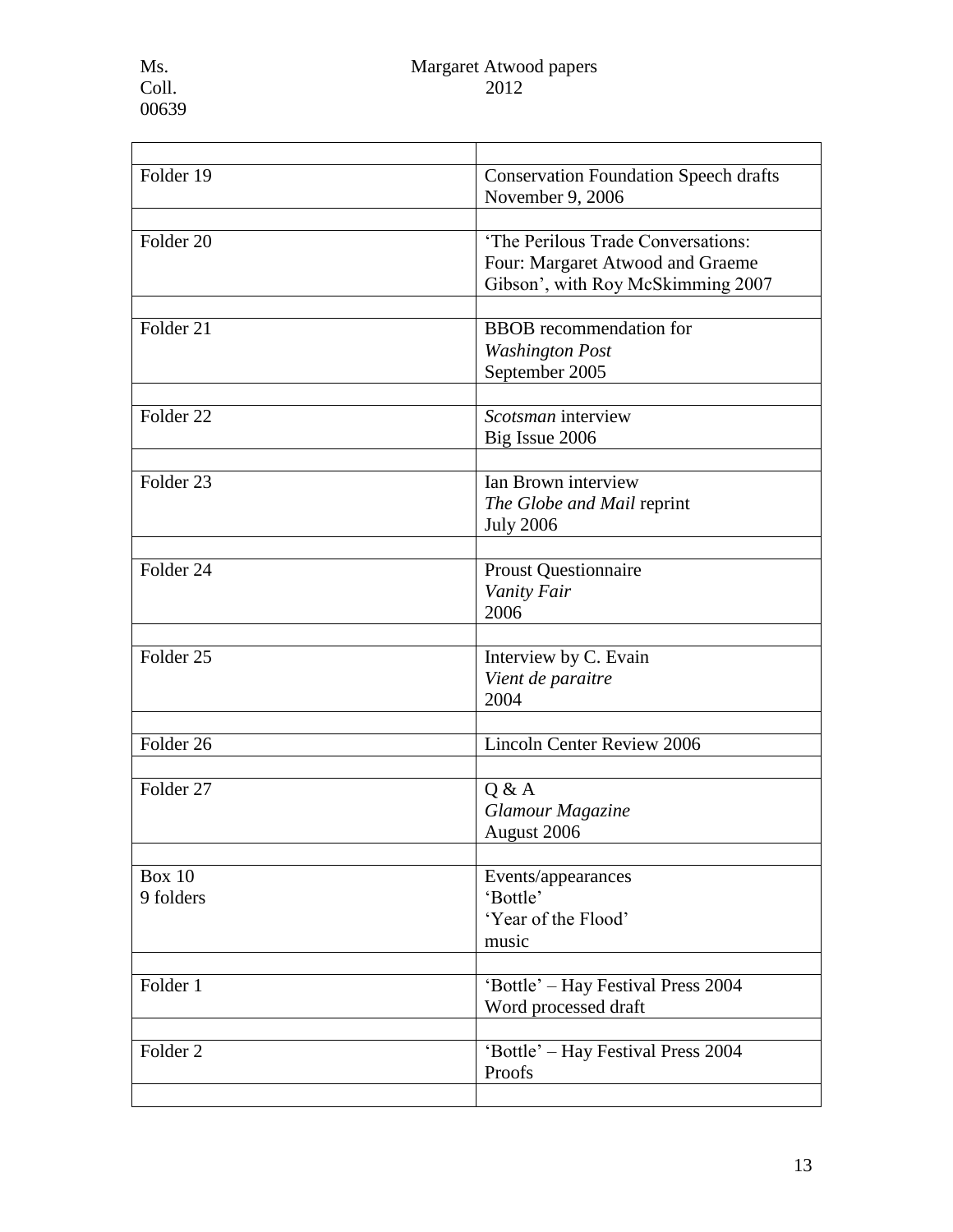00639

| Folder 3            | 'Bottle' -Hay Festival Press 2004 |
|---------------------|-----------------------------------|
|                     | Correspondence                    |
|                     |                                   |
| Folder 4            | New Oxford Book of Canadian Verse |
|                     |                                   |
| Folders 5-7         | Event contacts                    |
|                     |                                   |
| Folder <sub>8</sub> | Music—orville                     |
|                     | 1 CD                              |
|                     |                                   |
| Folder 9            | 'The Year of the Flood'           |
|                     | Music and draft                   |
|                     |                                   |
| <b>Box 11</b>       | Print appearances                 |
|                     |                                   |
| Boxes 12 and 13     | Correspondence                    |
| PERMISSION REQUIRED | PERMISSION REQUIRED               |
|                     |                                   |
|                     |                                   |
|                     |                                   |

Books:

- 1. 'My Life in Science Fiction,' in *Cycnos. La science-fiction dans l'histoire, l'histoire dans la science-fiction.* Actes du Colloque, Nice, France – 10-11-12 Mars 2005. Volume 22, No. 2, 2005.
- 2. *Multiple Layers of Survival in Margaret Atwood's Works.* [Japan]: Sairyusha, 2011. Japanese.
- 3. *The Robber Bride.* In two parts. Seoul, Korea: Minumsa, 2011. Korean.
- 4. 'Raw Materials' in *The Evansville Review.* Volume XXI, 2011. Evansville, Indiana: University of Evansville, 2011.
- 5. 'Fuszpilz, der', MA word entry in *Das Liebling Wörterbuch: Die schönsten und persönlichsten Wörter prominenter Menschen.* Herausgegeben von der Dudenredaktion. Mannheim and Zurich: Dudenverlag, 2011. German.
- 6. *Payback: debt and the shadow side of wealth.* Toronto: House of Anansi Press, 2008.
- 7. *The Handmaid's Tale.* Toronto: McClelland and Stewart, 2011. Emblem edition.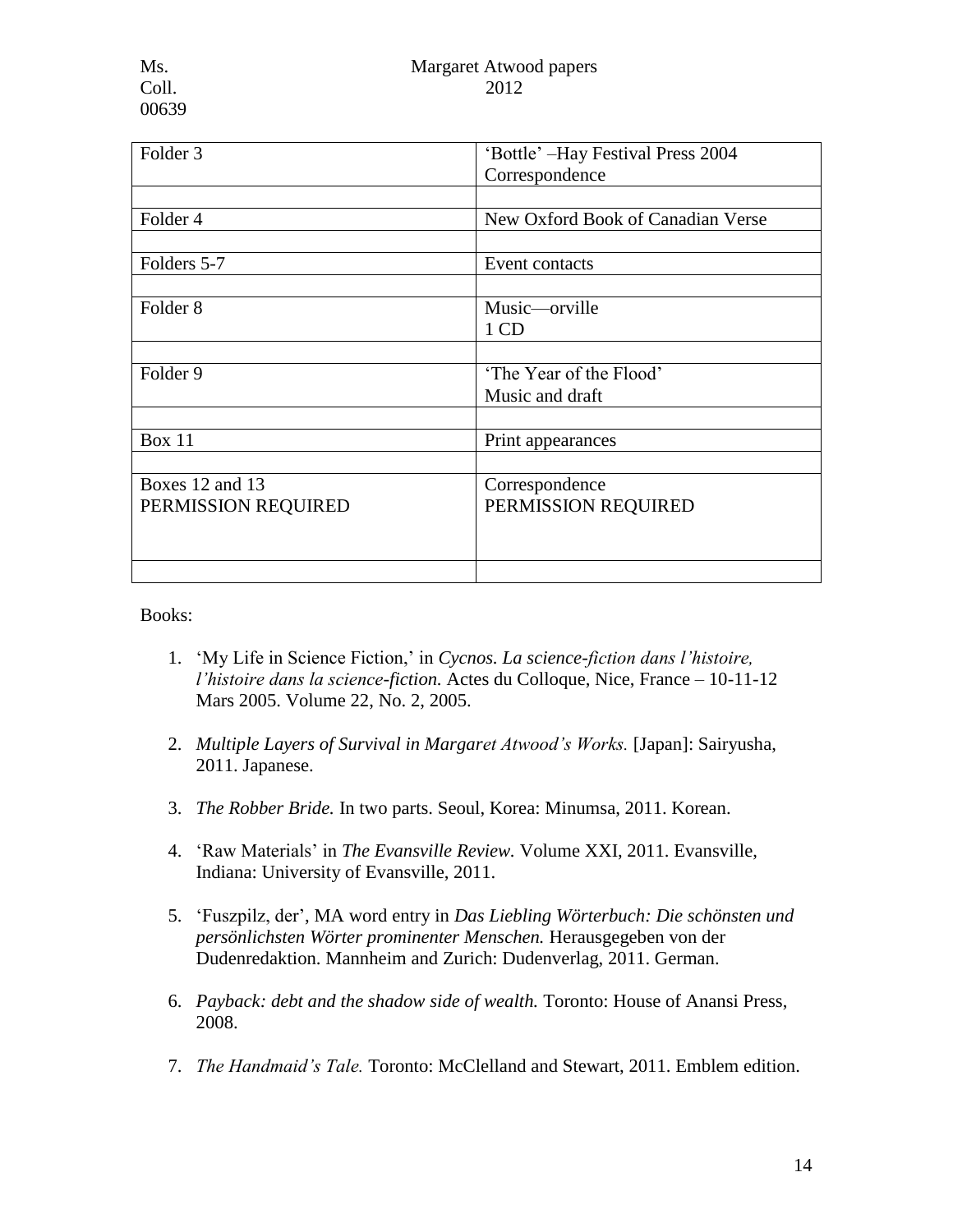- 8. *Negotiating With the Dead: a writer on writing.* [Japan]: The English Agency, 2011. The Empson Lectures. Japanese.
- 9. *Lady Oracle.* Toronto: McClelland and Stewart, 2011. Emblem edition.
- 10. *Roughing it in the Bush, or, Life in Canada. Susanna Moodie, with a new introduction by Margaret Atwood.* London: Virago Press, 1986. Virago Travellers.
- 11. *In Other Worlds: SF and the Human Imagination.* Toronto: McClelland and Stewart, 2011. Signal imprint.
- 12. *Payback: debt and the shadow side of wealth.* Labuan, Malaysia: Big Apple Tuttle-Mori Agency, Inc., 2010. Simplified Chinese edition.
- 13. *The Blind Assassin.* Athens, Greece: Psichogios Publications S.A., 2011. Greek.
- 14. *La Porta: con testo a fronte.* Firenze, Italy: Casa Editrice Le Lettere, 2011. Italian.
- 15. *The Handmaid's Tale.* London: The Folio Society, 2012. With a new introduction by the author. Illustrations by Anna and Elena Balbusso. In box.
- 16. *Imagining Toronto.* Amy Lavender Harris. Toronto: Mansfield Press, 2010.
- 17. *Bodily Harm.* Toronto: McClelland and Stewart, 2010. Emblem edition.
- 18. *Femeia-Oracol. Lady Oracle.* Bucharest, Romania: Leda, 2009. Romanian.
- 19. *The Year of the Flood.* Athens, Greece: Psichogios Publications S.A., 2010. Greek.
- 20. *Cat's Eye.* Toronto: McClelland and Stewart, 2011. Emblem edition.
- 21. *The Edible Woman.* Toronto: McClelland and Stewart, 2010. Emblem edition.
- 22. *Surfacing.* Toronto: McClelland and Stewart, 2010. Emblem edition.
- 23. *Alias Grace.* Toronto: McClelland and Stewart, 2010. Emblem edition.
- 24. *Life Before Man.* Toronto: McClelland and Stewart, 2010. Emblem edition.
- 25. *Herran tarhurit. The Year of the Flood.* Helsinki: Helsingissä Kustannusosakeyhtiö Otava, 2010. Finnish.
- 26. *The Handmaid's Tale.* London: Vintage, 2010.
- 27. *Flommens år. The Year of the Flood.* Oslo: Aschehoug, 2011. Norwegian.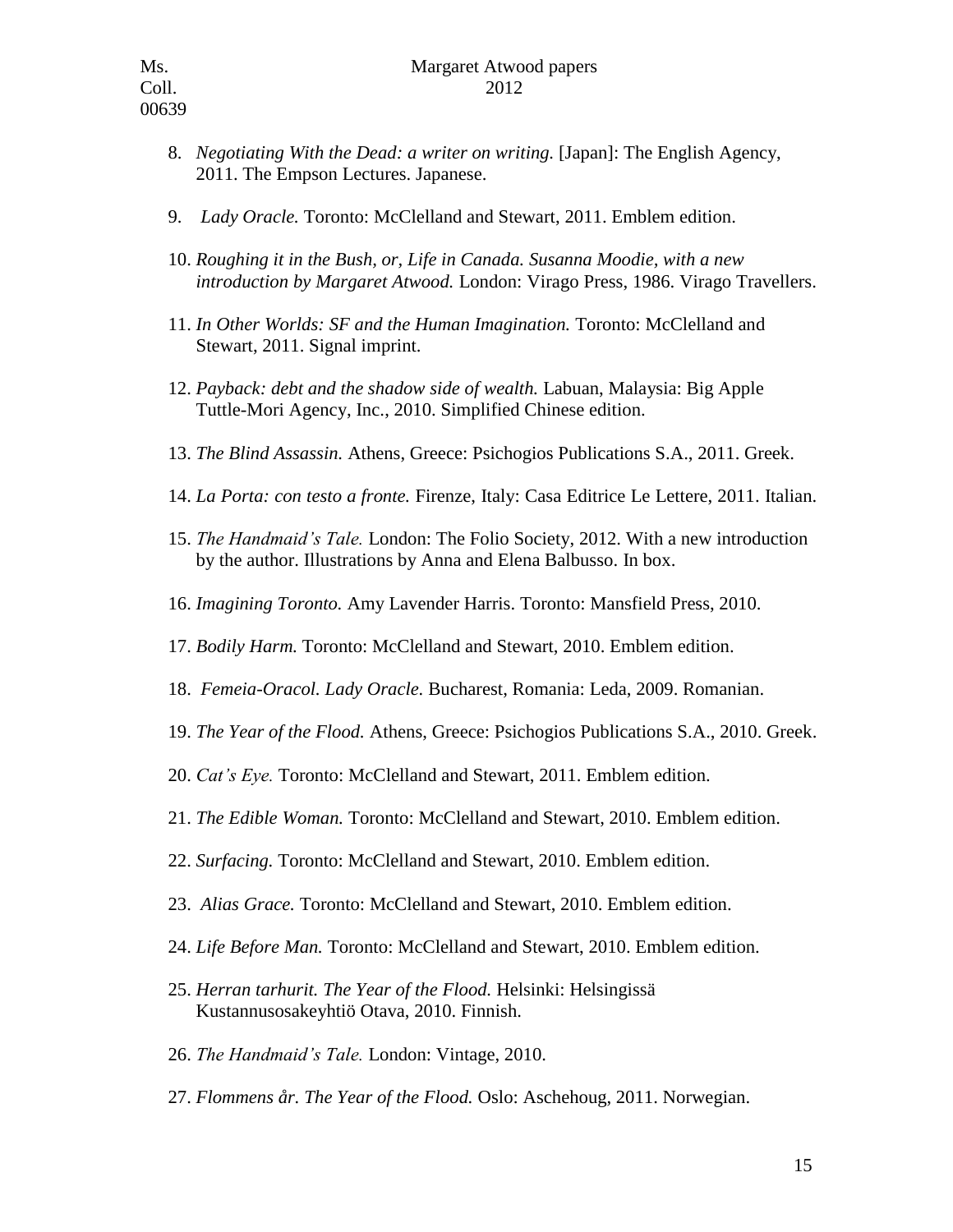- 28. *Kocie oko. Cat's Eye.* Warszawa: Świat Książki, 2011. Polish.
- 29. *Oeil-de-chat. Cat's Eye.* Paris: Éditions Robert Laffont, 2011. French.
- 30. 'Don't Tell Us What to Write' in *Index on Censorship: Beyond Bars, 50 Years of the PEN Writers in Prison Committee.* Volume 39, Number 4, 2010.
- 31. *In Other Worlds: science fiction and the human imagination.* London: Virago, 2011.
- 32. *Bashful Bob and Doleful Dorinda.* Illustrated by Dušan Petričić. Toronto: McArthur & Company, 2011.
- 33. *Rude Ramsay and the Roaring Radishes.* Illustrated by Dušan Petričić. Toronto: McArthur & Company, 2011.
- 34. *Wandering Wenda.* Illustrated by Dušan Petričić. Toronto: McArthur & Company, 2011.
- 35. *Pagar (con la misma moneda). Payback.* Barcelona: Bruguera, 2011. Spanish.
- 36. *Oryx and Crake.* [Japan]: Hayakawa Publishing, Inc., 2010. Japanese.
- 37. *L'altra Grace. Alias Grace.* Milan: Tascabili degli Editori Associati, 2010. Italian.
- 38. 'The Art of Cooking and Serving' in *Truyên Ng*ǻ*n N*ǘ Canada. Hanoi: Nha Xuat Ban Phu Nu, 2011. Vietnamese.
- 39. *In Other World: science fiction and the human imagination.* Toronto: McClelland and Stewart Ltd., 2011. Signal imprint.
- 40. *In Other Worlds: science fiction and the human imagination.* New York: Nan A. Talese, 2011. Doubleday imprint, simultaneously published in Canada by Signal.
- 41. *The Blind Assassin.* Toronto: McClelland and Stewart, 2011. Emblem edition.
- 42. *Transtorno Moral. Moral Disorder.* Rio de Janeiro: Rocco, 2006. Brazilian.
- 43. *Syndaflodens år. The Year of the Flood.* Stockholm: Norstedts, 2010. Swedish.
- 44. *Upp Till Ytan. Surfacing.* Stockholm: Norstedts, 2010. Swedish.
- 45. 'To Be Creative Is, In Fact, Canadian' in *Tough Times: when the money doesn't love us.* Edited by John B. Lee. Windsor: Black Moss Press, 2010.